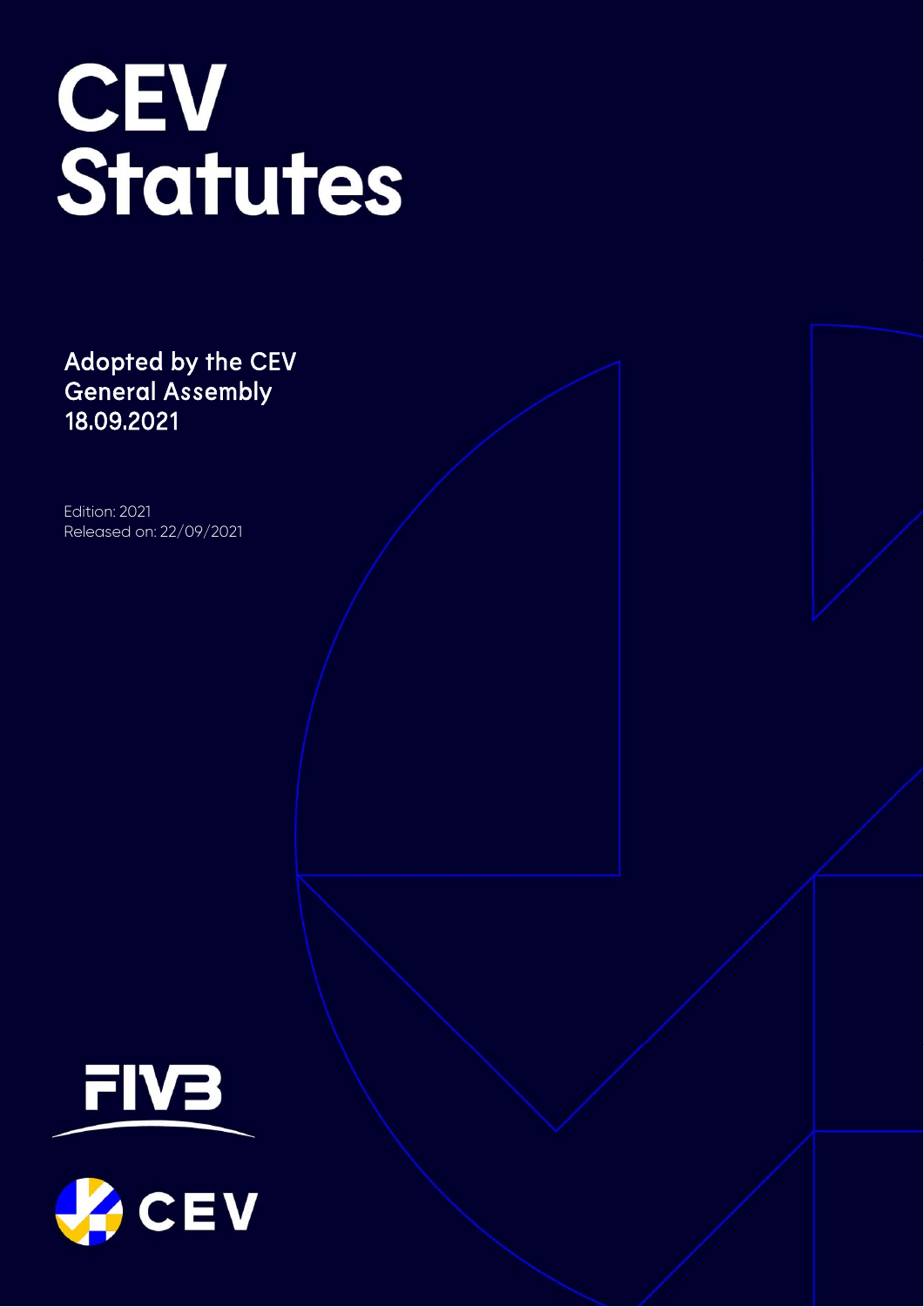# **Table of contents**

| 1.  |  |
|-----|--|
| 1.1 |  |
| 1.2 |  |
| 1.3 |  |
| 14  |  |
| 1.5 |  |
| 1.6 |  |
| 1.7 |  |
| 2.  |  |
| 2.1 |  |
| 2.2 |  |
| 2.3 |  |
| 2.4 |  |
| 2.5 |  |
| 2.6 |  |
| 3.  |  |
| 3.1 |  |
| 3.2 |  |
| 3.3 |  |
| 3.4 |  |
| 4.  |  |
| 4.1 |  |
| 4.2 |  |
| 4.3 |  |
| 5.  |  |
| 5.1 |  |
| 5.2 |  |
| 5.3 |  |
|     |  |
| 6.1 |  |
| 6.2 |  |
| 6.3 |  |
| 6.4 |  |
| 7.  |  |
| 7.1 |  |
| 7.2 |  |
| 8.  |  |
| 8.1 |  |
|     |  |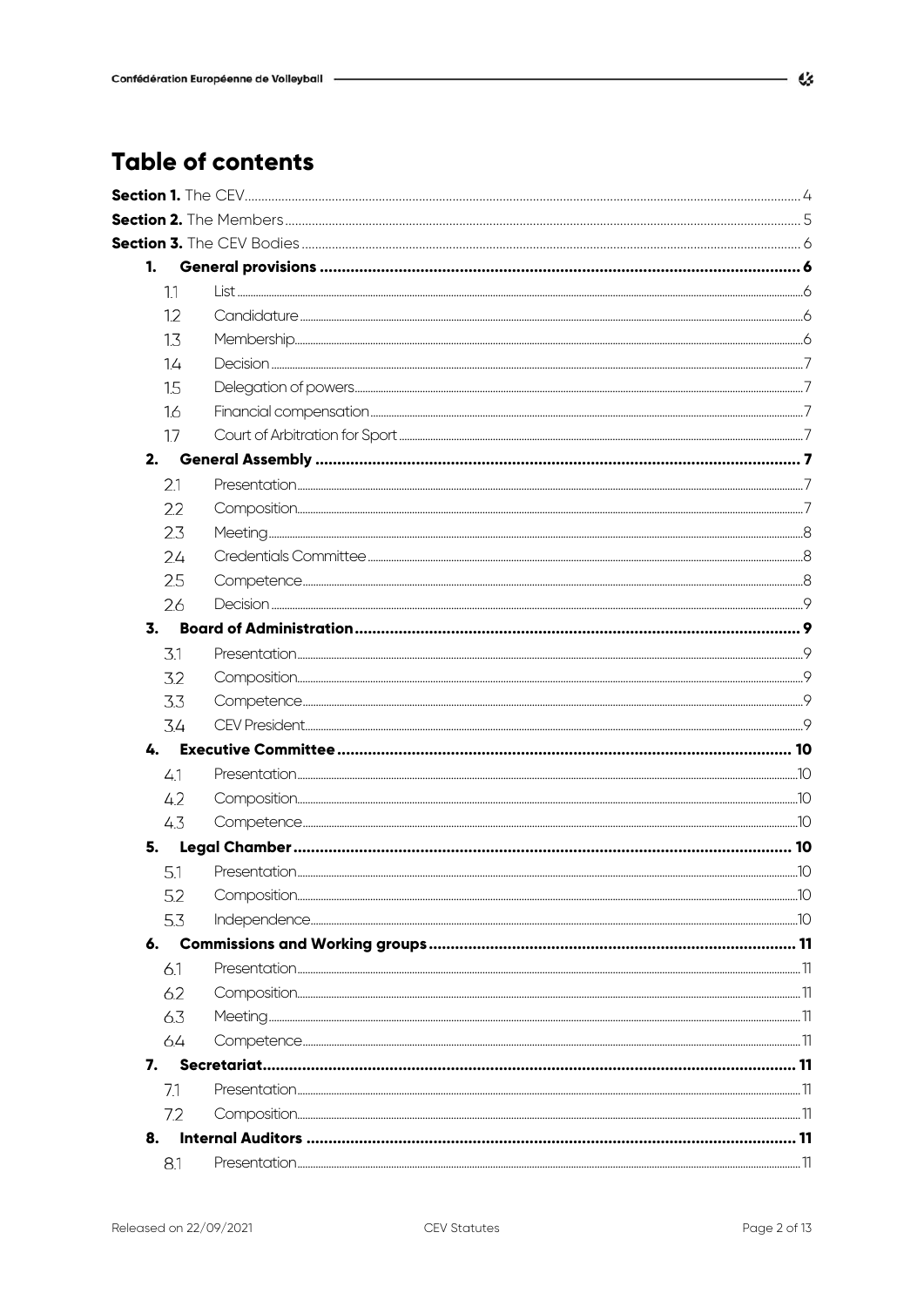| 8.2   |  |      |
|-------|--|------|
| 8.3   |  |      |
| 84    |  |      |
|       |  |      |
| 8.4.2 |  |      |
| 8.4.3 |  |      |
| 8.4.4 |  |      |
| 8.4.5 |  |      |
| 8.4.6 |  |      |
| 8.4.7 |  | . 13 |
| 8.4.8 |  |      |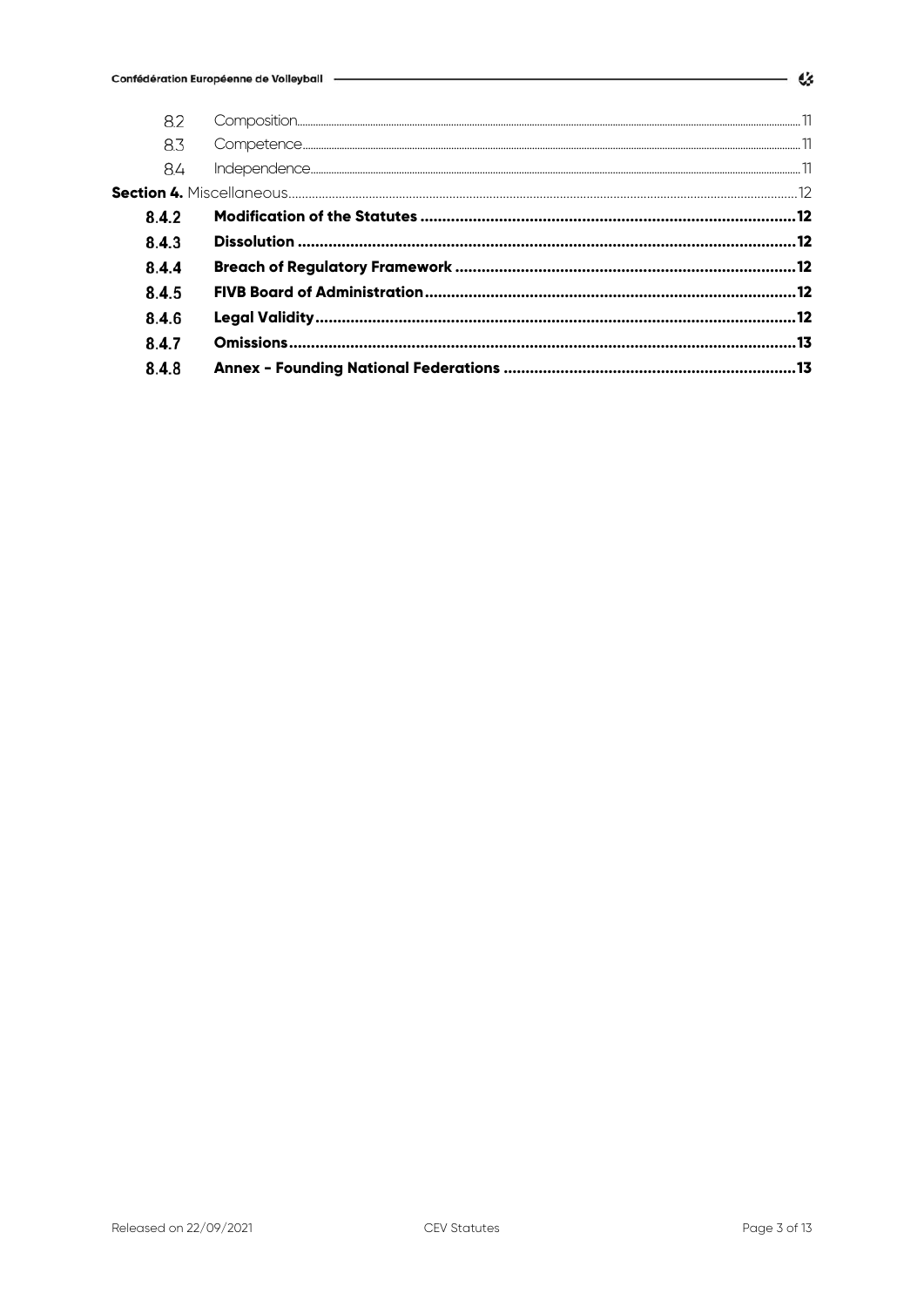# **Section 1.** The CEV

- §1 The "Confédération Européenne de Volleyball", also known as "CEV" is a non-profit association and the sole grouping of National Federations affiliated to the Fédération Internationale de Volleyball, also known as "FIVB", which come from the same geographic area defined by the CEV and FIVB.
- §2 The CEV has its registered office in 488 route de Longwy, L-1940 Luxembourg, Grand Duchy of Luxembourg.
- §3 The CEV, in the context of its activities, responsibilities and prerogatives in connection with the practice of Volleyball in all forms, is obliged at all times, and without restriction, to respect and apply the Rules, decisions and sports practices established for the world sports structures recognized by the IOC, and in particular those fixed by the FIVB, to coordinate the activities of Volleyball internationally.
- §4 The CEV is composed of a minimum of three National Federations (members), for an indefinite period, and shall be recognized by the FIVB.
- §5 The CEV aims to encourage the development and growth of the sport of Volleyball in all its forms, within the territories of its National Federations. In particular, the CEV aims to:
	- a. Ensure the respect of the FIVB Regulatory Framework in order to protect the image of the FIVB;
	- b. Provide technical support and expertise to its National Federations by all available means for the implementation of continental and FIVB programmes;
	- c. Organise competitions and other tournaments or activities related to Volleyball;
	- d. Approve the zonal competition calendars and regulations;
	- e. Coordinate the activities of its National Federations, promote the mutual cooperation and understanding between them and settle any disputes;
	- f. Foster the development of friendly relations between its National Federations, officials, trainers, referees and players;
	- g. Promote the expansion and popularity of Volleyball in all its forms;
	- h. Encourage the establishment of National Federations and their affiliation to the FIVB;
	- i. Organise the Continental Championships and all other official competitions;
	- j. Establishing the timetable of international events and informing the FIVB Sports Event Council of such timetable;
	- k. Arousing the public authorities' interest in Volleyball;
	- l. Encourage the organisation of courses and advanced training sessions in both technical subjects and refereeing;
	- m. Ensuring the improvement of sports materials and equipment.
- §6 The official languages are English and French. The working language is English. In case of any conflict or dispute regarding the interpretation of texts drafted in the two languages, the English version shall prevail.

C3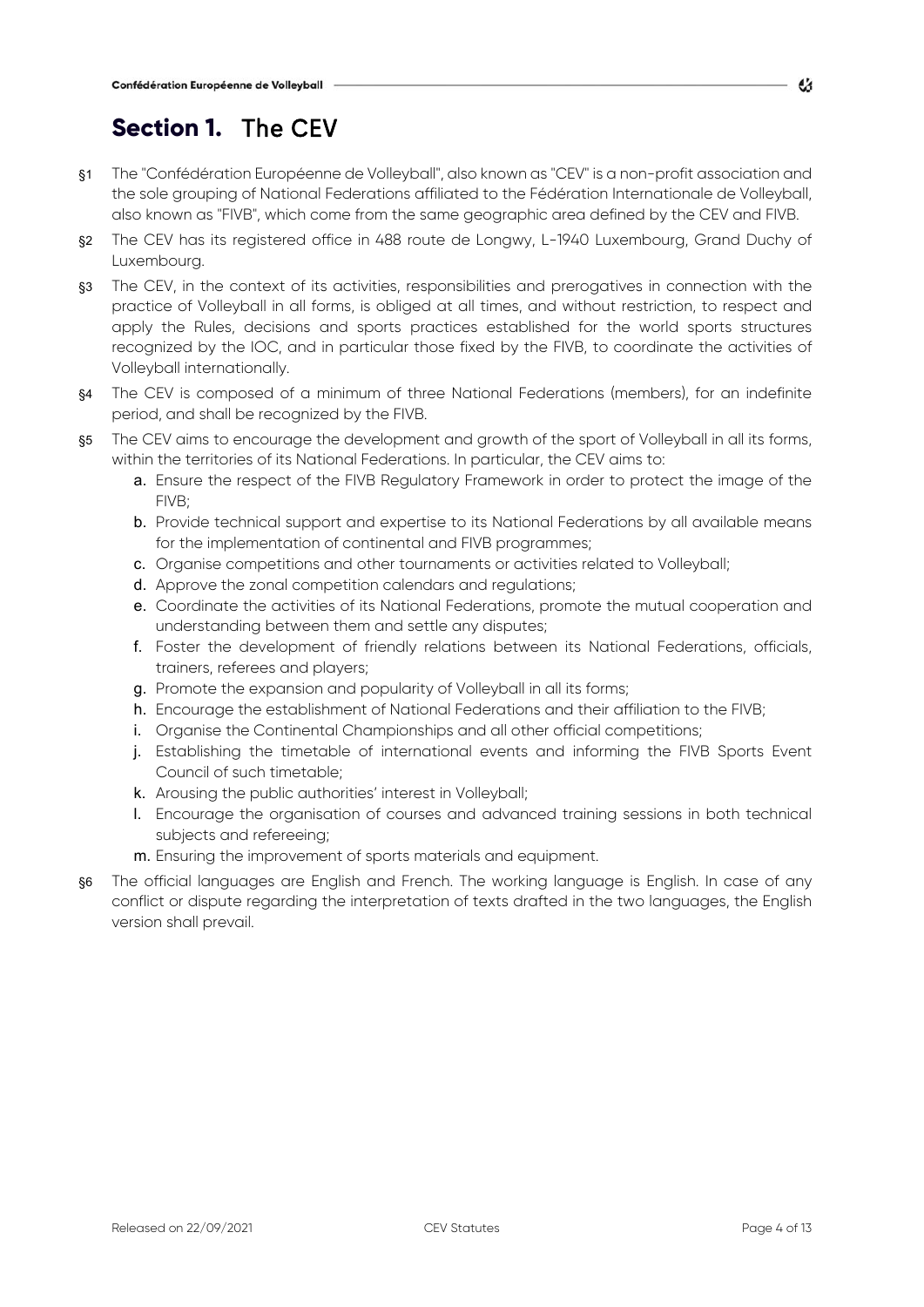# **Section 2.** The Members

- §1 A National Federation becomes a member of the CEV when it is an affiliated member of the FIVB and is part of the territory assigned to the CEV by the FIVB.
- §2 A National Federation shall abide by the CEV Regulatory Framework and ensures that all persons acting within its responsibility do as well.
- §3 All National Federations and all persons acting within its responsibility shall follow and accept arbitration proceedings, according to FIVB and CEV Regulatory Framework. The National Federations shall stipulate such obligation in their respective statutes in connection with their members.
- §4 The annual contribution is in the maximal amount of EUR 1,500 and is paid each year on 30<sup>th</sup> June.
- §5 The list of National Federations is published at the Trade Register of Luxembourg, no later than 2 months after the General Assembly, when there is a change to be registered.
- §6 A National Federation loses the quality of member when it resigns or is expelled.
- §7 A National Federation may resign, at any time, provided that it fulfilled its financial obligations. A National Federation is considered as having resigned when the annual contribution is not paid within one year after the due date for payment.
- §8 A National Federation is expelled only after it is expelled from the FIVB. The General Assembly ratifies the FIVB decision with a two thirds majority of the members.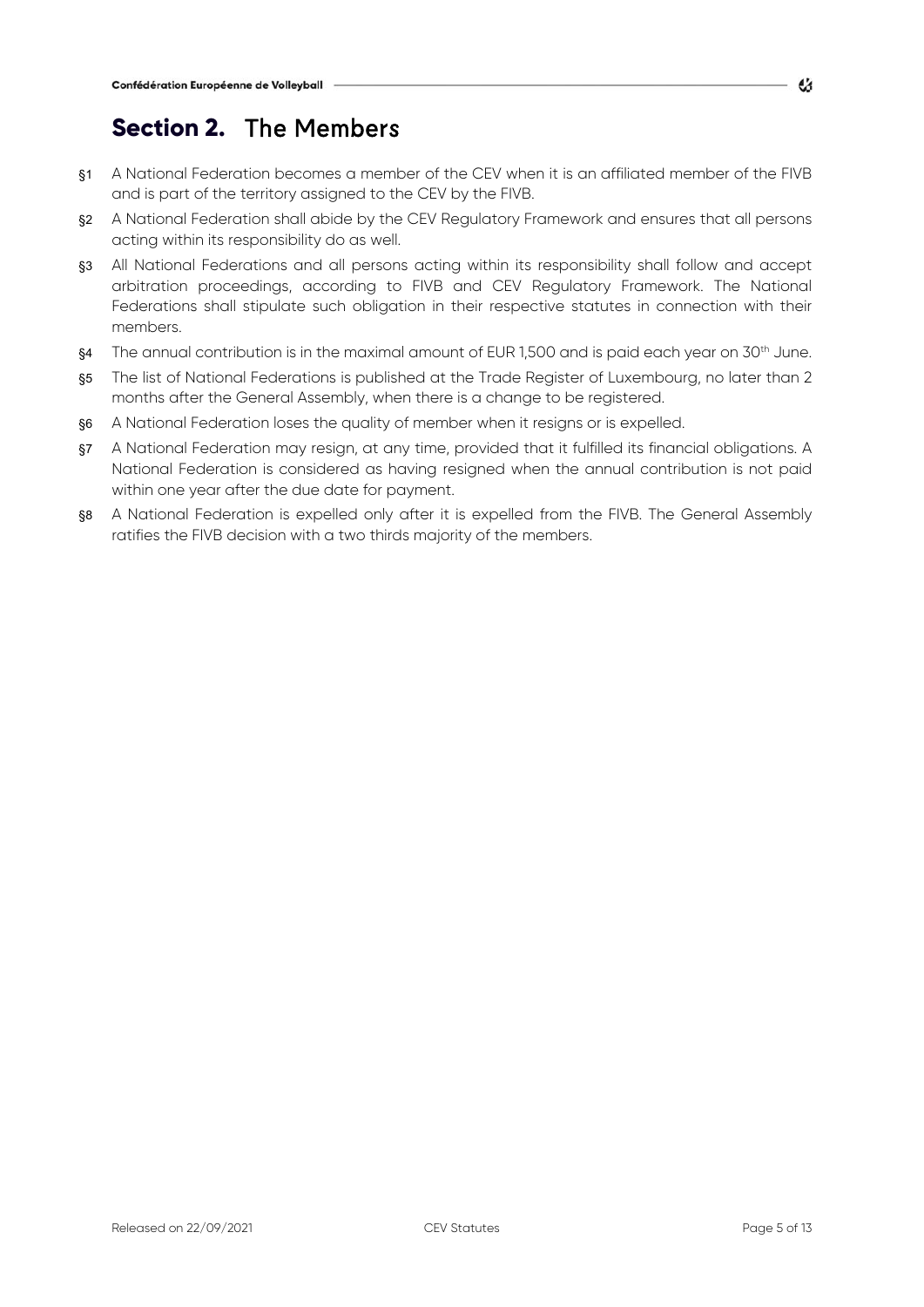# **Section 3.** The CEV Bodies

# **1. General provisions**

# $1.1$ **List**

- §1 The bodies of the CEV are:
	- a. The General Assembly,
	- b. The Board of Administration,
	- c. The Executive Committee,
	- d. The Legal Chamber,
	- e. The Commissions and Working Groups,
	- f. The Secretariat,
	- g. The Internal Auditors.

# $1.2$ **Candidature**

- §1 At the exception of the Secretariat and Working Groups, when there is a vacant position in a body, only a National Federation may present a candidate for this position; before the deadline set by the Secretariat which is no later than 2 months before the meeting of the body appointing or electing the candidates. All candidatures sent after this date shall not be taken into account.
- §2 This National Federation presents only one candidate per vacant position.
- §3 The body, appointing the candidates, may set specific requirements as per the General Regulations to be fulfilled by candidates. The European Legal Commission reviews the candidatures according to these requirements and submits its report to the Board of Administration.
- §4 In case the CEV provides a candidate with any kind of support, it provides the other candidates for the same vacant position with the same support.
- §5 Unless otherwise specified, a vote by secret ballot is held to fill the vacant position of CEV President, Board of Administration member or Legal Chamber member. An absolute majority is required in the first round. A simple majority is required in further rounds. For other votes, a simple majority is required in all rounds.
- §6 In case of three ties in a row and the body appointing the candidates being the General Assembly, a drawing between the candidates in a tie decides. In all other cases, the voting cast of the chairman of the body decides.
- §7 When the number of candidates equals the number of vacant positions, a vote by acclamation is conducted.

# $1.3$ **Membership**

- §1 A body does not include more than one individual presented by the same National Federation.
- §2 The term of office starts at the General Assembly where the Board of Administration is elected and ends at the General Assembly held on the fourth year after the year of these elections. Unless otherwise specified, there is no limitation of terms of office.
- §3 Only individuals under the age of 72 years old are members of a body (with the exception of the delegates of the General Assembly). Such age limit becomes effective on 31st December of the civil year during which they reach the age limit or at the latest at the end of their term of office.
- §4 Unless otherwise specified, a position in a body is *intuitu personae*. When a member is absent to a meeting of a body, the latter is not replaced and/or represented. After three absences without valid reason, this member is considered as having resigned.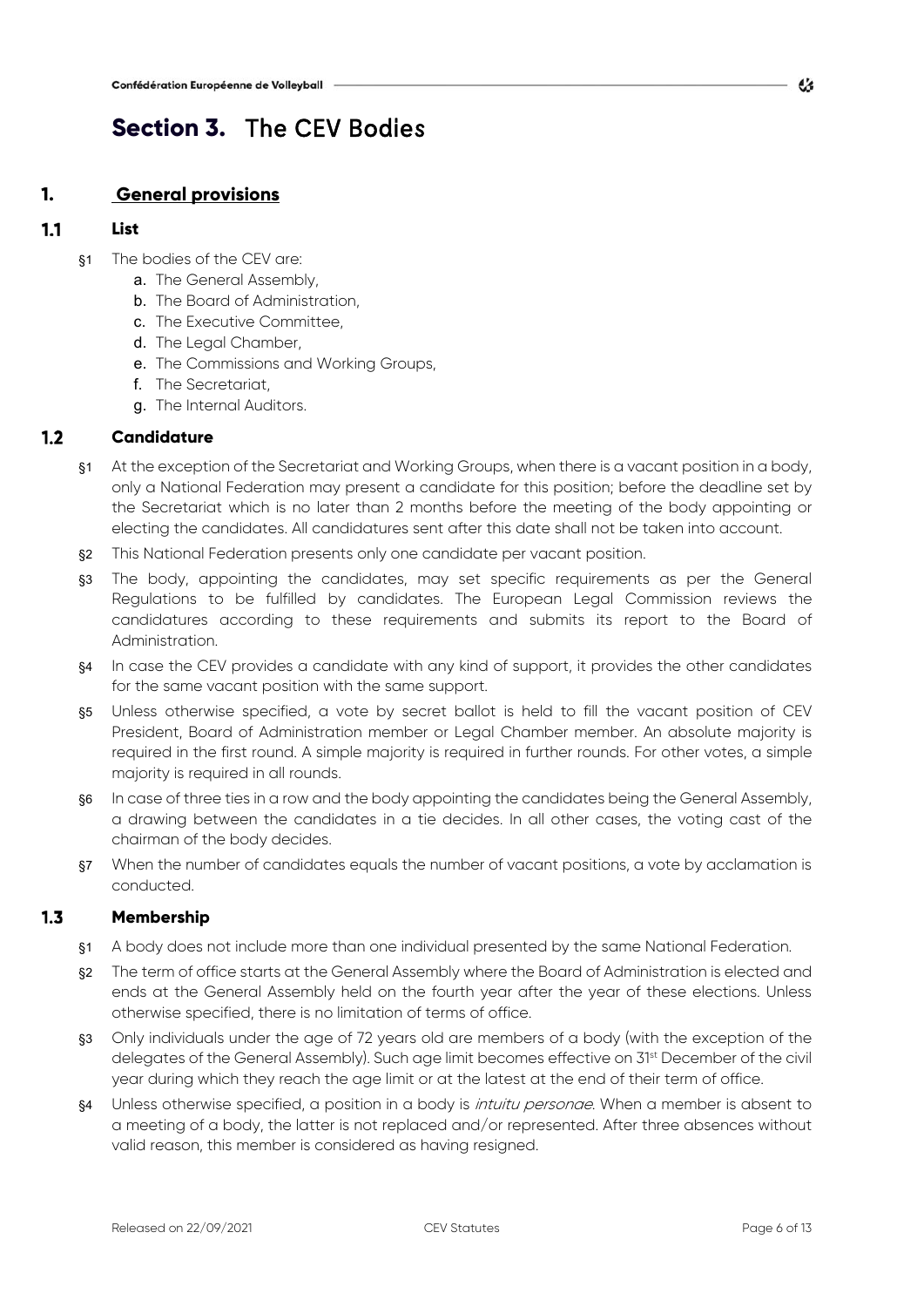§5 When there is a resignation, the vacant position is filled at the next meeting of the competent body, for the remaining term of office, respecting the provisions mentioned in Article 1.2 § 1.

# $1.4$ **Decision**

- §1 Unless otherwise specified, a decision of a body is taken by a simple majority, with a show of hands and is binding and enforceable immediately.
- §2 Abstentions, blank or invalid votes are not taken into consideration for the calculation of the required majority.
- §3 At the sole exception of the General Assembly, the chairman of a body has the voting cast. At the General Assembly, a tie in the vote equals to a denial.
- §4 Each member of a body has one vote.
- §5 Upon request of the chairman or at least a tenth of the members of the body, the show of hands is replaced by a roll call or a secret vote.

# $1.5$ **Delegation of powers**

- §1 At the sole exception of the General Assembly, a body may delegate some of its powers to one of its members, another body or member of this body. A sub-delegation of powers is allowed after the approval of the body. In order to be valid, the details of the delegation of powers are mentioned in the Statutes or the General Regulations.
- §2 The body or member receiving a delegation of powers report to the body granting this delegation.

# $1.6$ **Financial compensation**

§1 Various financial compensation may be granted to members of a body. In order to be valid, the details of the financial compensation are mentioned in the General Regulations, reviewed every year by the Board of Administration and mentioned in a separate part in the accounts and budget of the CEV.

# $1.7$ **Court of Arbitration for Sport**

§1 The Court of Arbitration for Sport is the last instance appeals body for decisions taken by the CEV, after exhaustion of the CEV and FIVB internal legal remedies.

# **2. General Assembly**

# $2.1$ **Presentation**

§1 The general meeting of the CEV, also known as "General Assembly", is the supreme authority of the CEV. Its chairman is the CEV President.

# $2.2$ **Composition**

- §1 The General Assembly is composed of all National Federations. Only National Federations, which fulfilled their obligations towards the CEV have the rights to speak and vote.
- §2 Only National Federations which have participated with their national or club team(s) (including Beach Volleyball and Snow Volleyball teams) in at least one official CEV or FIVB competition (including Zonal Association events) within one year before the respective General Assembly shall participate in the General Assembly with the rights to speak and vote. This Article will affect newly affiliated National Federations only in the second year of their membership to CEV.
- §3 Other National Federations may attend the General Assembly but without the above mentioned rights.
- §4 Each National Federation may accredit a maximum of two delegates. The accredited delegates must be members of the National Federation concerned or have the nationality of the country in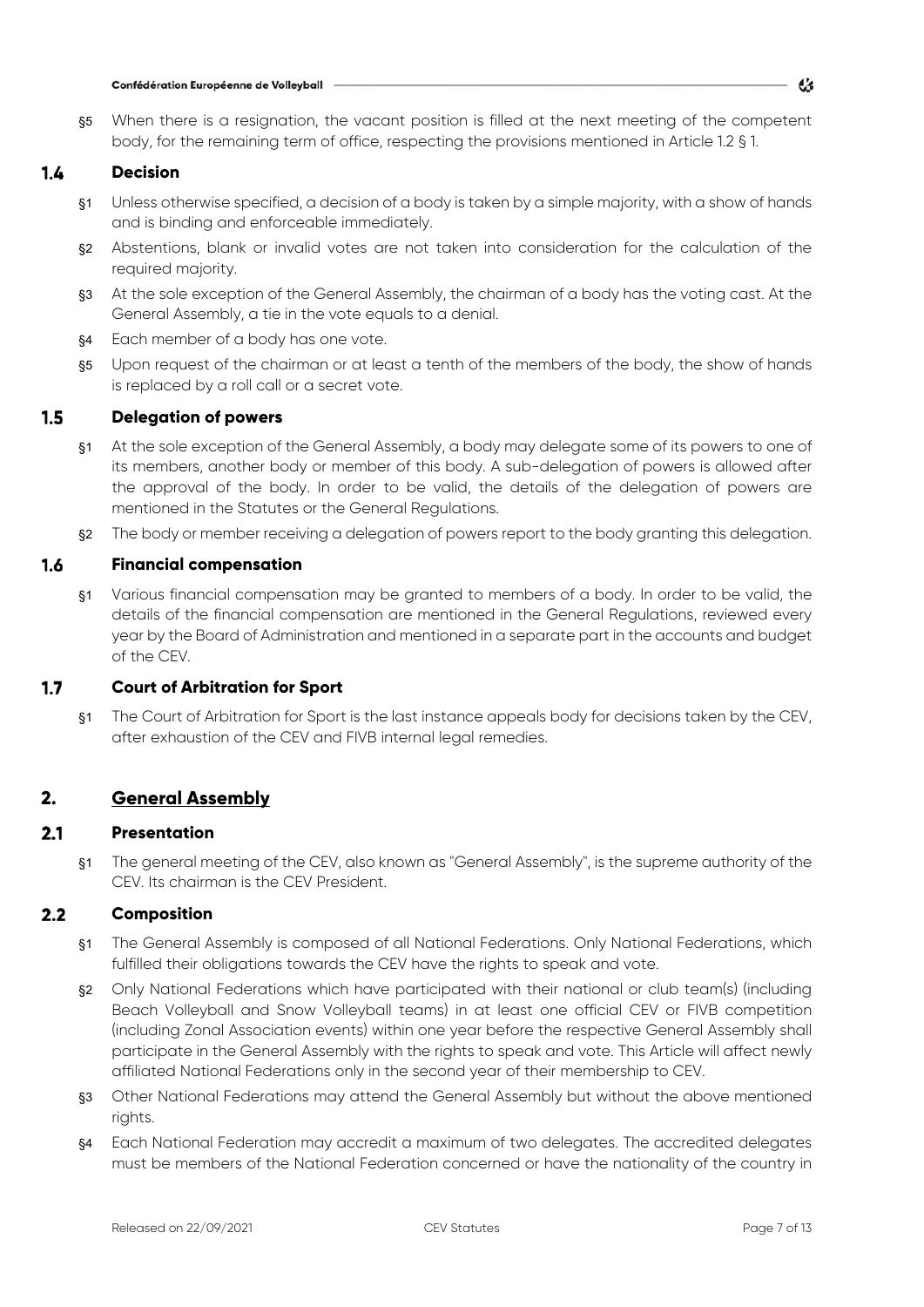question. Members of or candidates to the Board of Administration shall not be accredited as delegates.

§5 A National Federation may be represented by another National Federation. A National Federation represents only one other National Federation.

# $2.3$ **Meeting**

- §1 The General Assembly is organised at least once every year.
- §2 National Federations are summoned by the Board of Administration or a fifth of the members, no later than two months before the General Assembly.
- §3 This summon includes the agenda. Only items included in the agenda are addressed. A proposal submitted, by a twentieth of the members not later than 45 days before the day of the opening of the General Assembly, or by the Board of Administration at any time prior to the opening of the General Assembly is added to the agenda.
- §4 In case of an extraordinary General Assembly, National Federations are summoned no later than one month before such extraordinary General Assembly, including the agenda. In such case, a proposal submitted by a twentieth of the members not later than 15 days before the day of the opening of such extraordinary General Assembly, or by the Board of Administration at any time prior to the opening of such extraordinary General Assembly is added to the agenda.
- §5 After the approval of the agenda, items which are not on the agenda may be discussed, provided the General Assembly decides to do so by a two thirds majority of the votes cast.
- §6 The following items must appear on the agenda of the General Assembly in every year:
	- a. Presentation of the financial report (including Internal Auditors' report);
	- b. Discussion and approval of the accounts and the budget.
	- Further details about the agenda will be regulated in the General Regulations.
- §7 To consult the General Assembly about items not in its only competence, such written answers can also be achieved by way of circulation to all National Federations, even outside of General Assembly meetings.
- §8 Conditions for the organisation of the General Assembly are defined in the General Regulations.

# $2.4$ **Credentials Committee**

- §1 A Credentials Committee shall consist of four members, appointed by the Executive Committee before the opening of the General Assembly.
- §2 The competence of the Credentials Committee is to verify the accreditation of the National Federations, to supervise the votes during the General Assembly and to count them.
- §3 In case of a dispute concerning the participation of a National Federation to the General Assembly with the right to speak and vote, the Credentials Committee is competent to decide on it.

# $2.5$ **Competence**

- §1 The General Assembly is the only competent body to decide on the following items:
	- a. Modification of the Statutes and Legal Chamber Regulations,
	- b. Election of a candidate for the position in the CEV Board of Administration, FIVB Board of Administration including the Gender in Minority, Legal Chamber and as Internal Auditors,
	- c. Change of the registered office of the CEV,
	- d. Removal of a member of the Board of Administration, Legal Chamber and Internal Auditors,
	- e. Approval of the budget and annual accounts,
	- f. Awarding the titles of Honorary President, Honorary Vice-President or Honorary member to persons having held the respective posts and to anyone who has been of outstanding service to the CEV, at the proposal of the Board of Administration,
	- g. Dissolution of the CEV,
	- h. Expulsion of a member.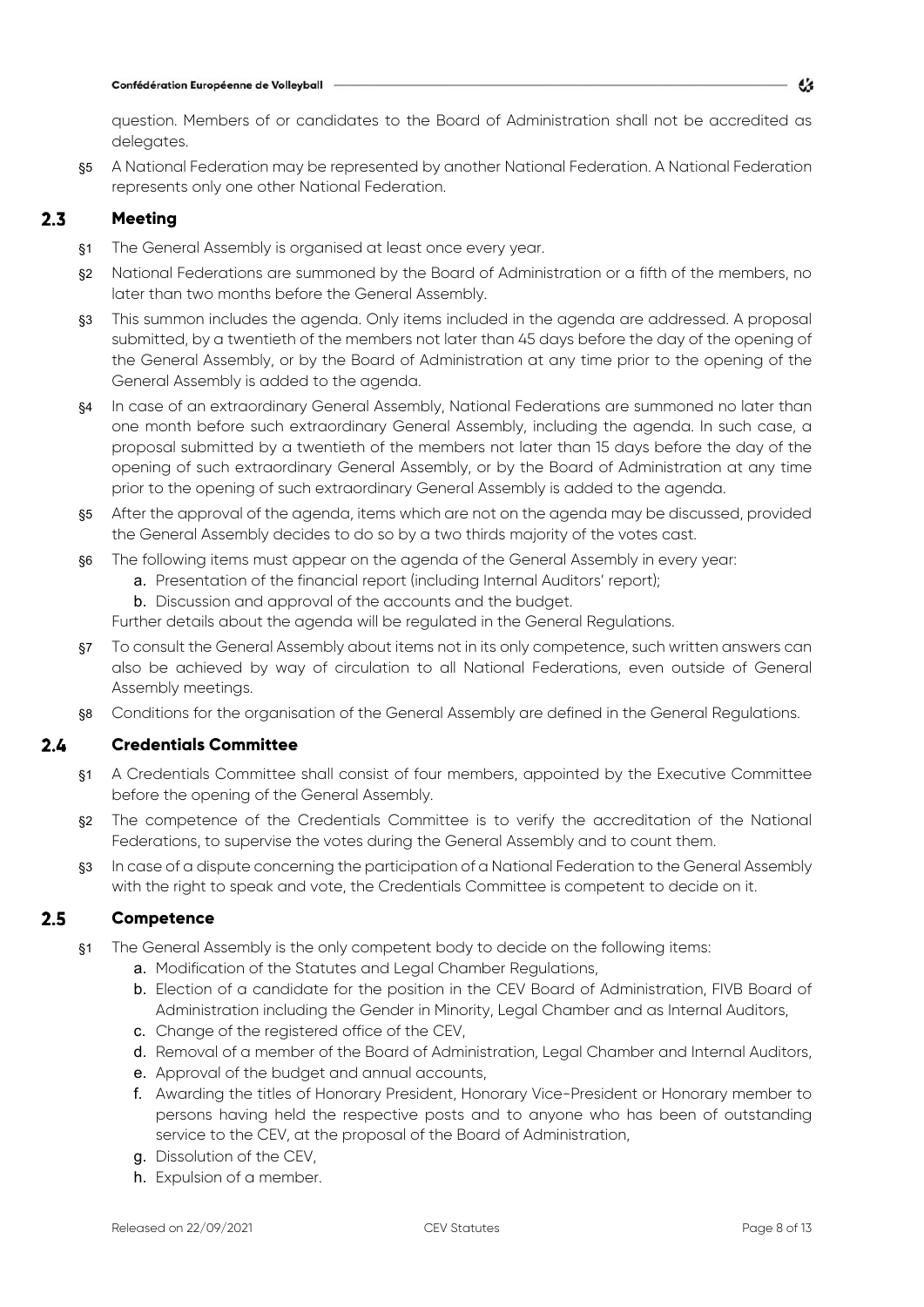# $2.6$ **Decision**

- §1 A Decision of the General Assembly is binding and enforceable on the other bodies and members of the CEV. This decision takes into consideration the independence of the Legal Chamber and Internal Auditors.
- §2 The decisions of the General Assembly are communicated to the members by the Secretariat, no later than three months after the General Assembly. The minutes of the General Assembly are available for members and third parties at the registered office of the CEV.

# **3. Board of Administration**

# $3.1$ **Presentation**

§1 The Board of directors, also known as "Board of Administration", is after the General Assembly, the body with the broadest powers. Its chairman is the CEV President.

# $3.2$ **Composition**

- §1 The Board of Administration is composed of 19 members, with at least two of them being of the gender in minority. They are elected or ratified from the list of approved candidates during the General Assembly held before the elective FIVB Congress and as follows:
	- a. One member elected by the General Assembly as CEV President,
	- b. Four members appointed by the CEV President and ratified with a simple majority by the General Assembly either collectively or individually upon request of at least 5 National Federations,
	- c. 14 members elected by the General Assembly.
- §2 A candidate to a vacant position at the Board of Administration fulfils the basic requirements set for the other bodies.

# $3.3$ **Competence**

- §1 The Board of Administration is the competent body to decide on the following items:
	- a. Modification of the CEV Regulatory Framework at the sole exception of the Statutes and Legal Chamber Regulations,
	- b. Establishment of permanent or temporary Commissions and Working groups and appointment of their members,
	- c. Appointment of a member of the Executive Committee,
	- d. Modification of a decision of a body at the sole exception of the Legal Chamber,
	- e. Contract in the name of or create a liability against the CEV,
	- f. All other items not specifically designated to another body.
- §2 The Board of Administration submits every year the annual accounts and the budget to the General Assembly.

# $3.4$ **CEV President**

- §1 An individual who was or is CEV President is entitled to a maximum of one additional term of office as CEV President.
- §2 Notwithstanding Article 1.2 of these Statutes and Article 1.1 § 3.a of the General Regulations, in case of a candidature for second term of office as CEV President, the candidature can also be presented by at least five affiliated National Federations, not necessarily connected to the candidate.
- §3 When the CEV President is candidate for a second term and there is more than one candidate to the position of CEV President:
	- a. The General Assembly is chaired by the President of the Legal Chamber,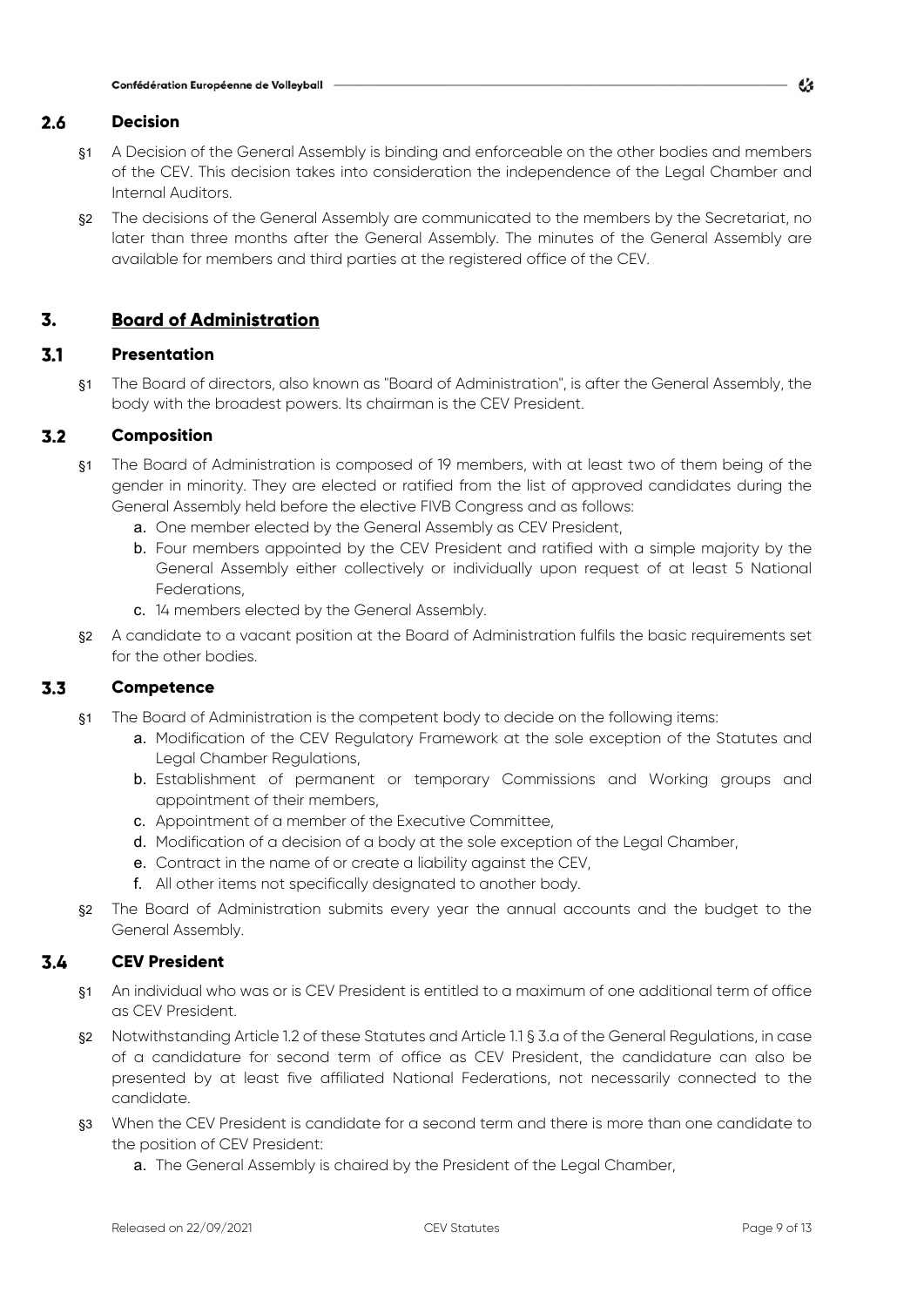- b. The powers and duties of the CEV President are delegated to a member of the Board of Administration, no later than 2 months before the General Assembly. This member is not a candidate to the position of CEV President and is designated by order of hierarchy. The CEV President is allowed to participate and vote in the meetings of the Board of Administration and the Executive Committee.
- §4 Once elected, the CEV President resigns from any other positions held in a body of a member or group of members, no later than twelve months after the election.
- §5 When the CEV President is not able or does not fulfil its obligations, the powers and duties of the CEV President are delegated to a member of the Board of Administration. This member is designated by order of hierarchy. In the event of such inability being permanent, a new CEV President shall be elected at the next meeting of the General Assembly.
- §6 The CEV President represents the CEV on all occasions.

# **4. Executive Committee**

### 4.1 **Presentation**

§1 The Executive Committee is the governing institution responsible for the overall management of the CEV, within the framework of the decisions of the Board of Administration and the General Assembly. Its chairman is the CEV President.

# $4.2$ **Composition**

§1 The Executive Committee is composed of the CEV President and a minimum of 4 up to 8 members of the Board of Administration, proposed by the CEV President and ratified by the Board of Administration; with at least two of them being of the gender in minority.

# $4.3$ **Competence**

- §1 Between meetings of the Board of Administration, the Executive Committee may take all measures.
- §2 The Executive Committee shall assist the CEV President in his duties by performing certain functions, mentioned in detail in the General Regulations.

# **5. Legal Chamber**

### $5.1$ **Presentation**

§1 The Legal Chamber is the body of the CEV with jurisdiction for settling disputes via arbitration or mediation and deciding on the breach of the CEV Regulatory Framework; as first instance.

# $5.2$ **Composition**

§1 The Legal Chamber is composed of members which number and election are mentioned in the Legal Chamber Regulations.

### $5.3$ **Independence**

- §1 The Legal Chamber is independent from the other bodies of the CEV. The latter guarantee such independence.
- §2 Unless otherwise specified in the Legal Chamber Regulations, the provisions of the Statutes apply to the Legal Chamber.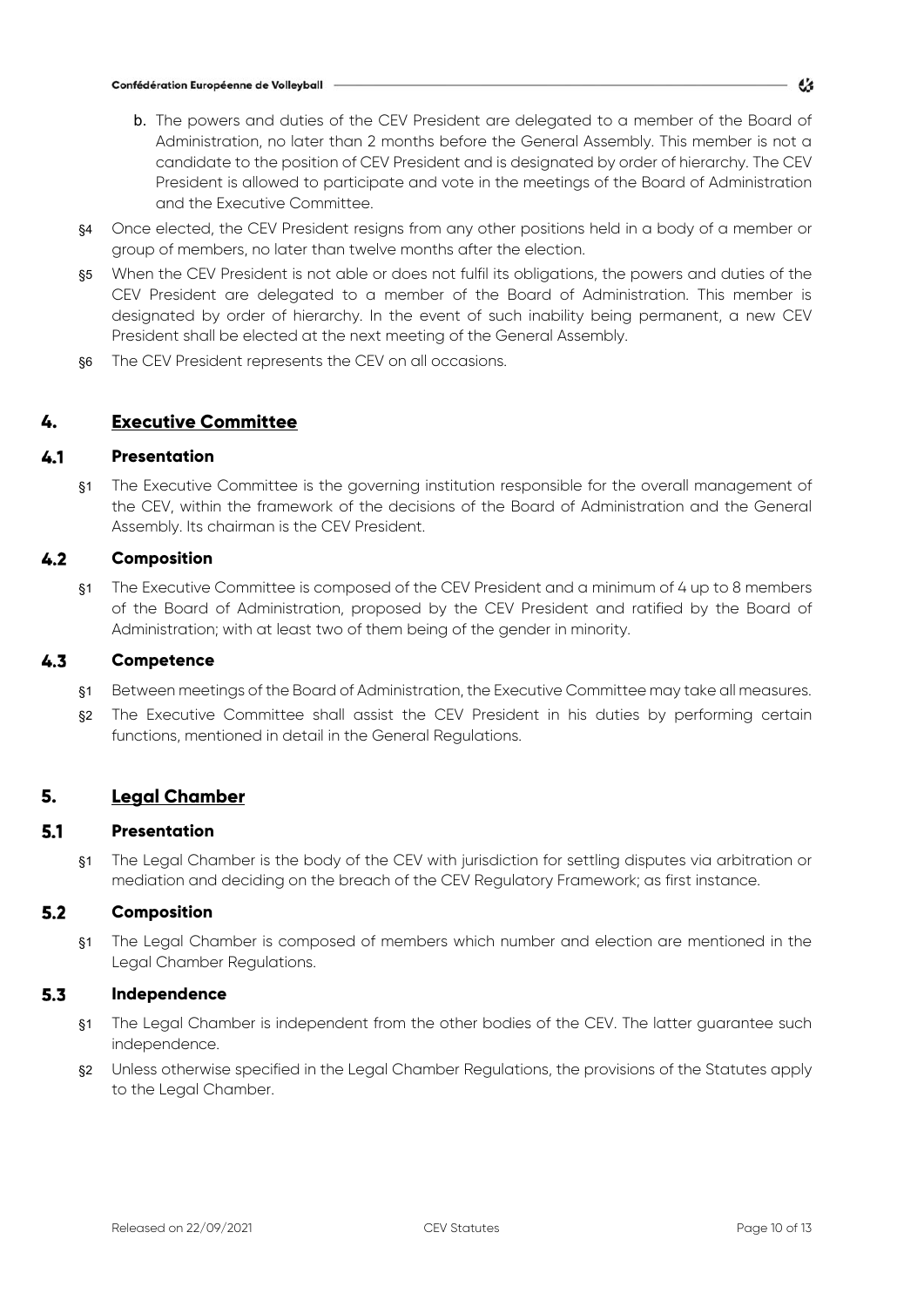# **6. Commissions and Working groups**

# $6.1$ **Presentation**

§1 A Commission or Working group is a group of specialists appointed by the Board of Administration with the responsibility of fulfilling certain duties as defined by the General Regulations and the Board of Administration. Its Chairman is a member of the body appointed by the Board of Administration upon proposal of the CEV President.

# $6.2$ **Composition**

§1 A Commission or Working group is composed of a minimum of 5 and a maximum of 11 members, appointed by the Board of Administration. Candidates for vacant positions in a Working Group are presented by the CEV President to the Board of Administration.

# $6.3$ **Meeting**

§1 A Commission meets at least once a year. A Working group meets upon approval of the CEV President or Board of Administration. Experts may be invited by the CEV President to this meeting.

# $6.4$ **Competence**

§1 A Commission or Working group only makes proposals to the Board of Administration. Their competences are defined by the Board of Administration in the General Regulations.

# **7. Secretariat**

# $7.1$ **Presentation**

§1 The Secretariat is the body which supports the work of the other bodies and provides assistance to the members.

# $7.2$ **Composition**

§1 The Secretariat is composed of individuals hired by the CEV President.

# **8. Internal Auditors**

### $8.1$ **Presentation**

§1 The Internal Auditors is the body which inspects, verifies, certifies and makes recommendations on the budget and annual accounts of the CEV.

# $8.2$ **Composition**

§1 The Internal Auditors is composed of two members plus one reserve member elected at the same time and for the same period as the Board of Administration.

# 8.3 **Competence**

- §1 The Internal Auditors reports to the General Assembly and Board of Administration.
- §2 In the performance of their duties, they shall have access to any documents required to perform their duties.

### 8.4 **Independence**

§1 The Internal Auditors is independent from the other bodies of the CEV. The latter guarantee such independence.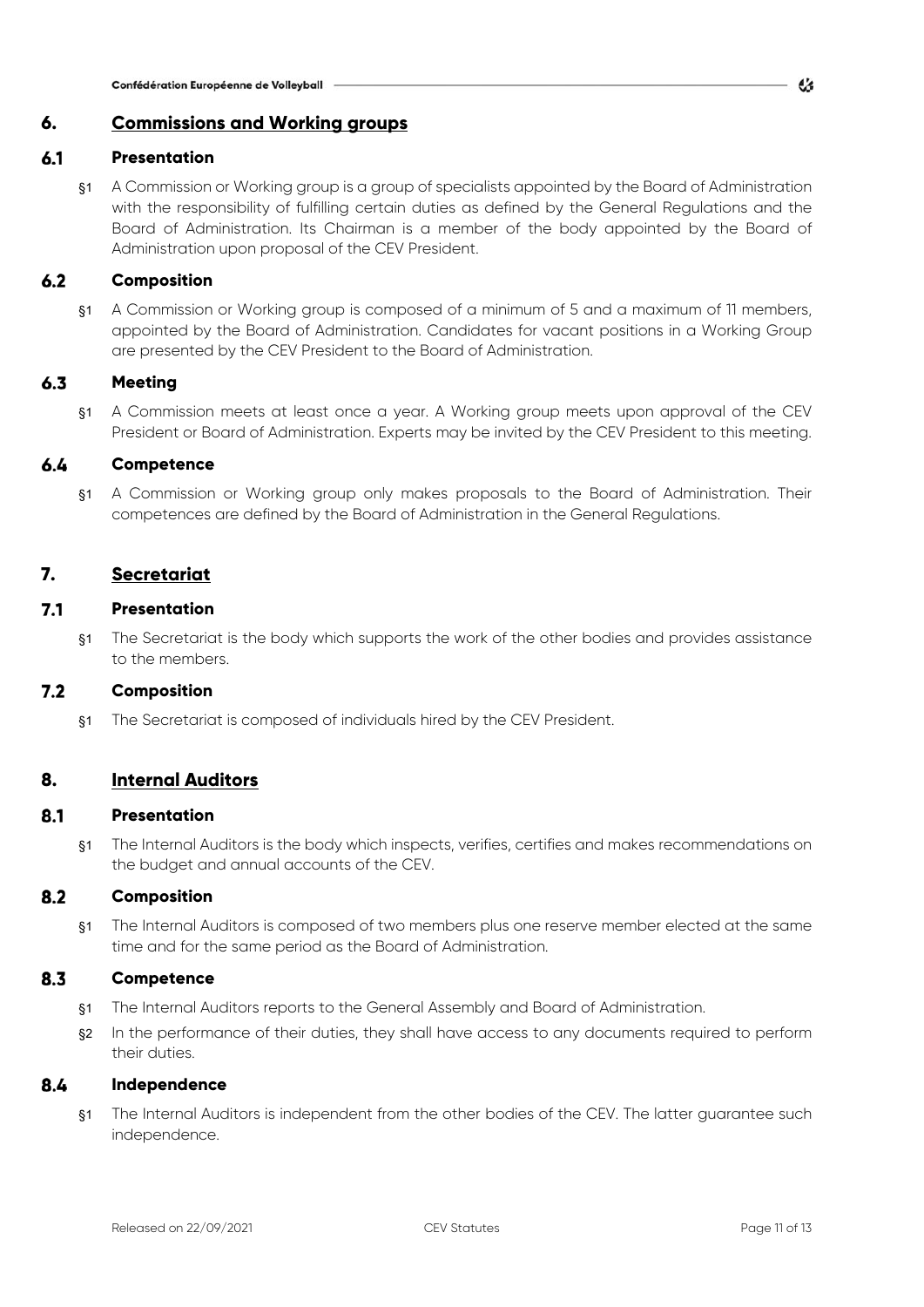# **Section 4.** Miscellaneous

# **Modification of the Statutes**  8.4.2

- §1 The Statutes are modified when the following requirements are fulfilled:
	- a. Detailed mention of the item to be modified in the agenda,
	- b. A decision taken by a two third majority, with at least tow thirds of the members with the right to speak and vote present or represented (quorum),
	- c. The European Legal Commission provided its opinion to the Board of Administration and General Assembly.

# **Dissolution**  8.4.3

§1 The dissolution of the CEV is decided by a two third majority, with a two third quorum. At the dissolution, all goods are allocated according to the decision of the General Assembly.

# **Breach of Regulatory Framework**   $8.4.4$

- §1 Offences are defined and sanctions are applied according to the Disciplinary Regulations.
- §2 Before application of a sanction, the body intending to pronounce it must give the member concerned the opportunity to defend itself, orally or in writing with the sole exception of financial sanctions during competitions.
- §3 The Board of Administration may apply to the FIVB to extend the sanctions to the whole of the FIVB.
- §4 The CEV shall recognize and apply, for its part, any sanctions pronounced by the FIVB and the members as soon as it is notified thereof.

# **FIVB Board of Administration**  845

- §1 According to the FIVB Constitution, the FIVB Board of Administration is composed of, among others, the CEV President, legally elected as Confederation President and other 8 members from the CEV, selected by the CEV General Assembly in direct elections and elected by the FIVB Congress.
- §2 In addition to the CEV President, ten Representatives (including two substitute/replacement candidates) are elected as candidates to the FIVB Board of Administration with simple majority by the General Assembly among the elected CEV Board of Administration members who are also candidate to the FIVB Board of Administration and among all other candidates to the FIVB Board of Administration.
- §3 The CEV also has the right to propose one candidate for the gender in minority in the FIVB Board of Administration, who will also be elected during the elections mentioned in Article 12 § 2 above.

# **Legal Validity**  8.4.6

§1 These amended Statutes were ratified by the General Assembly in Katowice (Poland) on 18 September 2021. They will take effect after their approval by the FIVB.